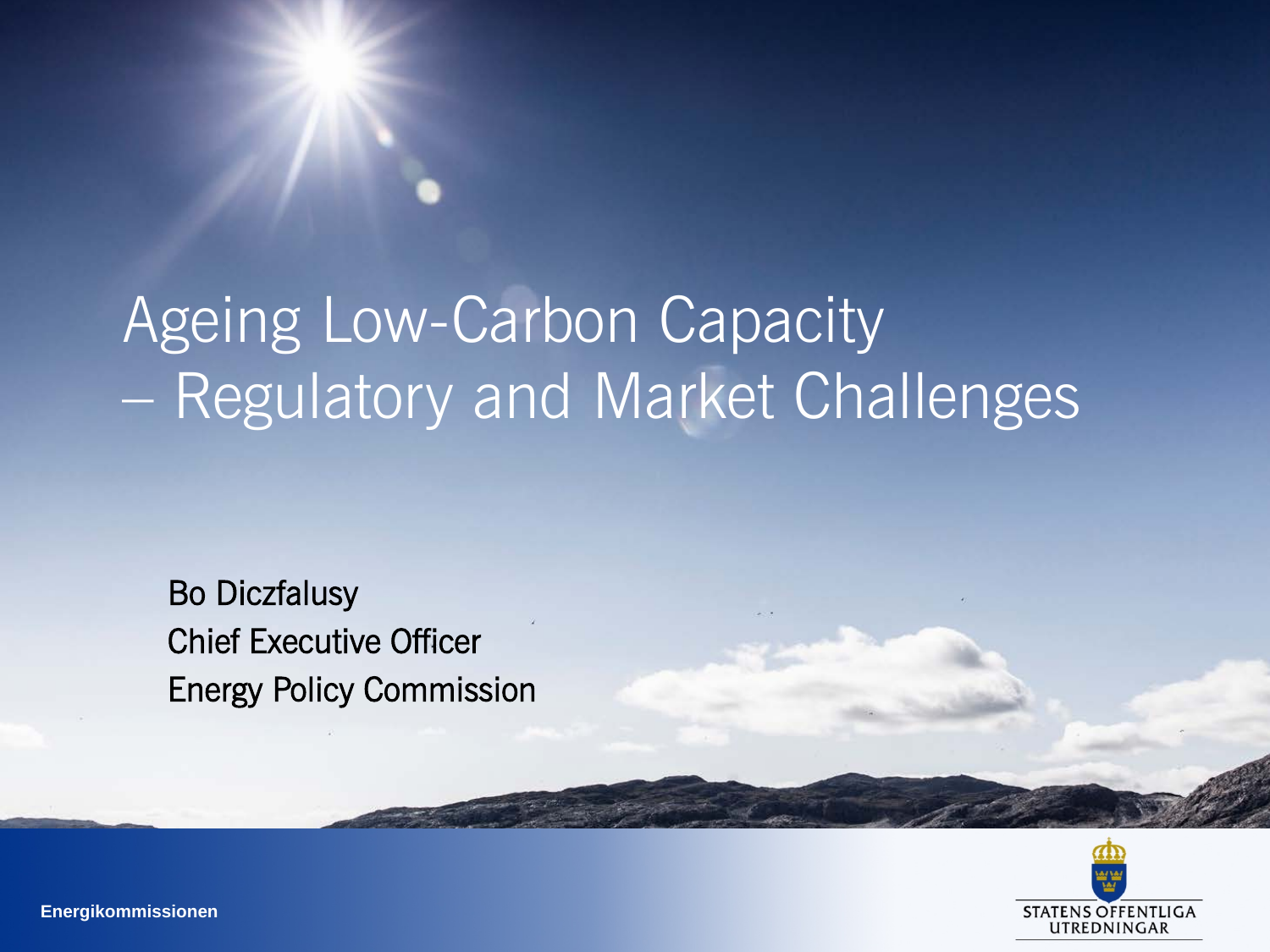#### Sweden is cold, dark and sparsely populated





**Energikommissionen**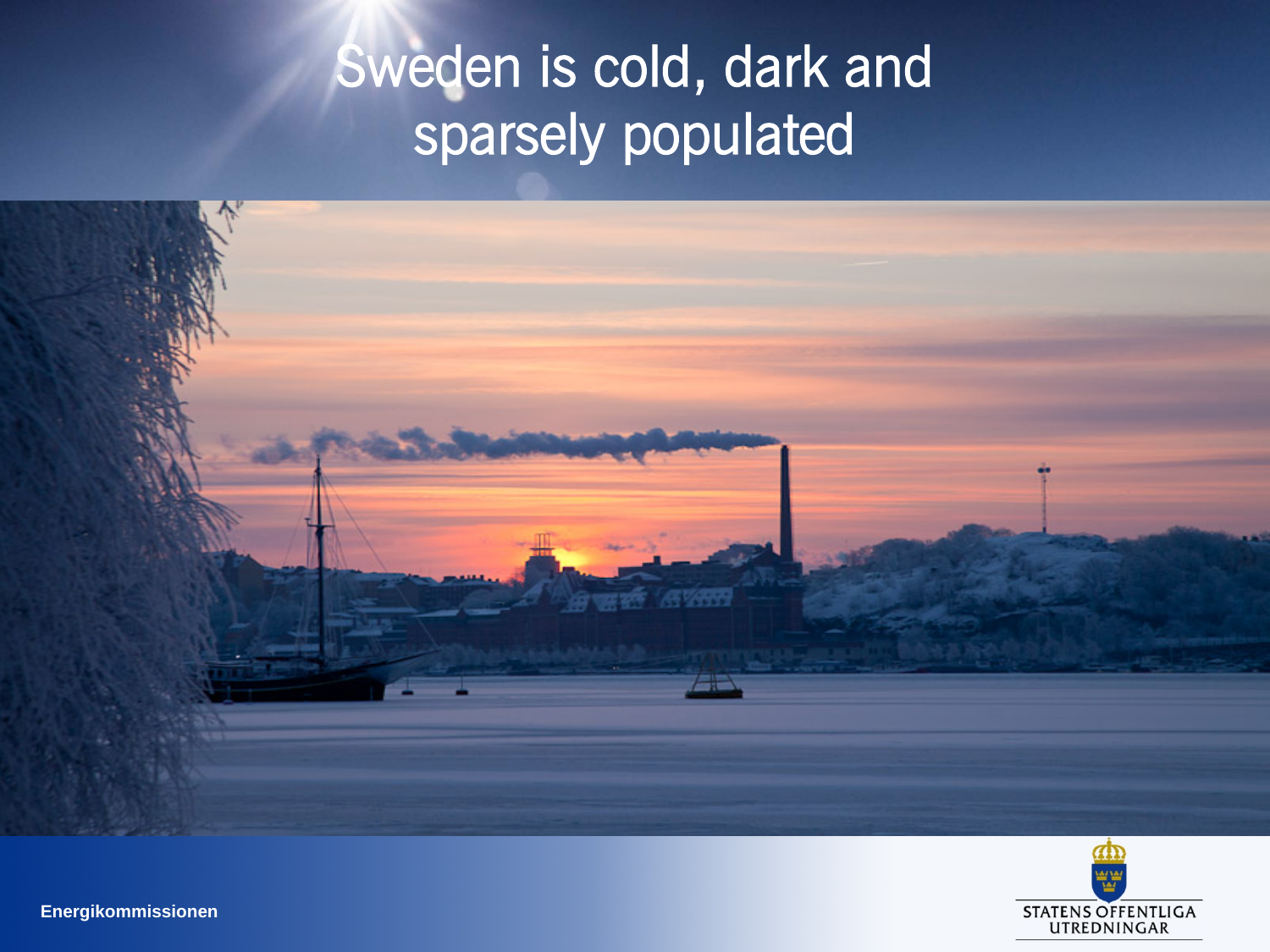#### A fossil-free electricity production



Source: Swedish Energy Agency and Statistics Sweden \* Hydro power and wind power were quoted jointly until 1996

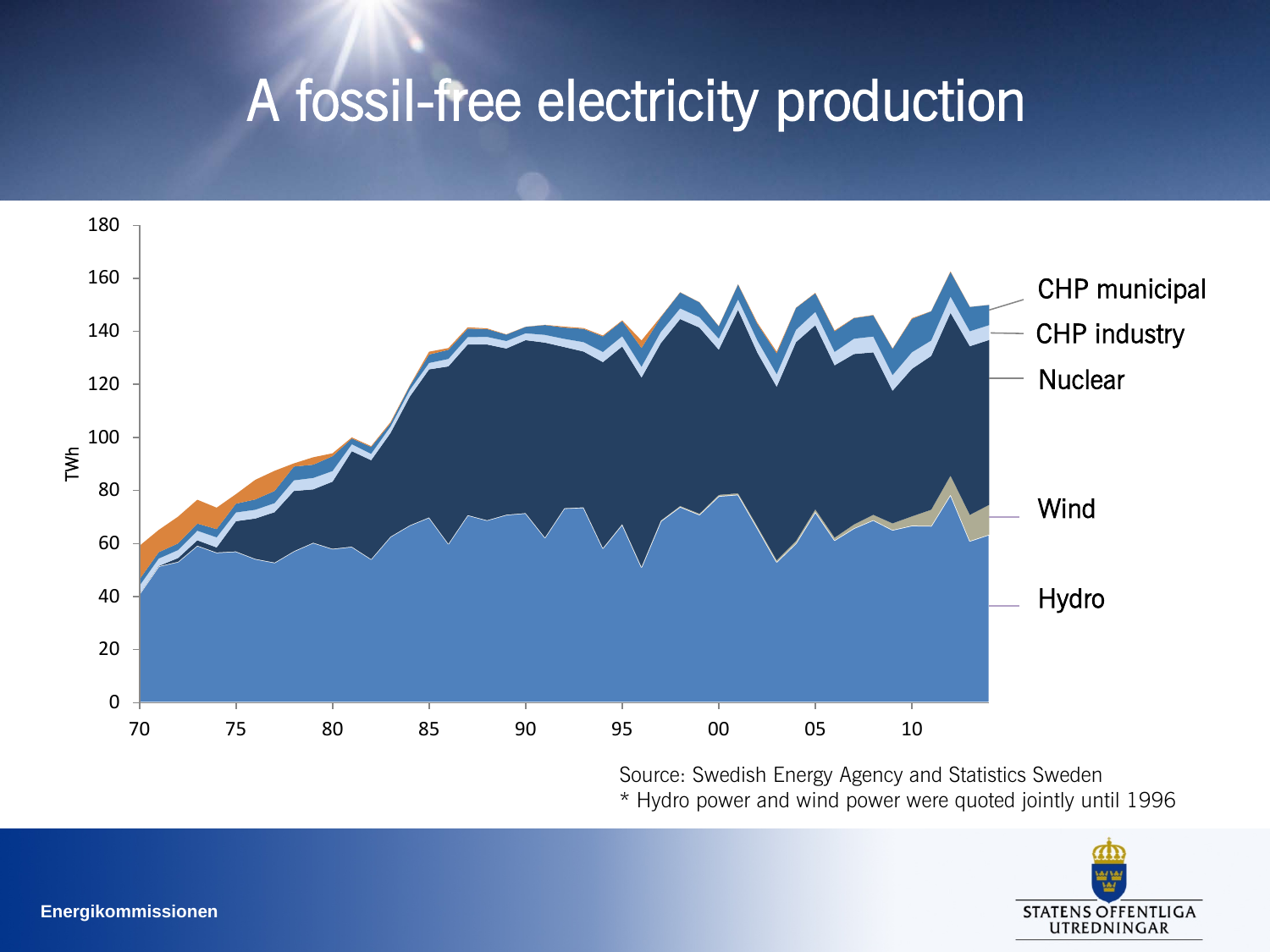## A well- integrated market

- Sophisticated regional market
- High degree of renewables
- High level of interdependence between many neighbours



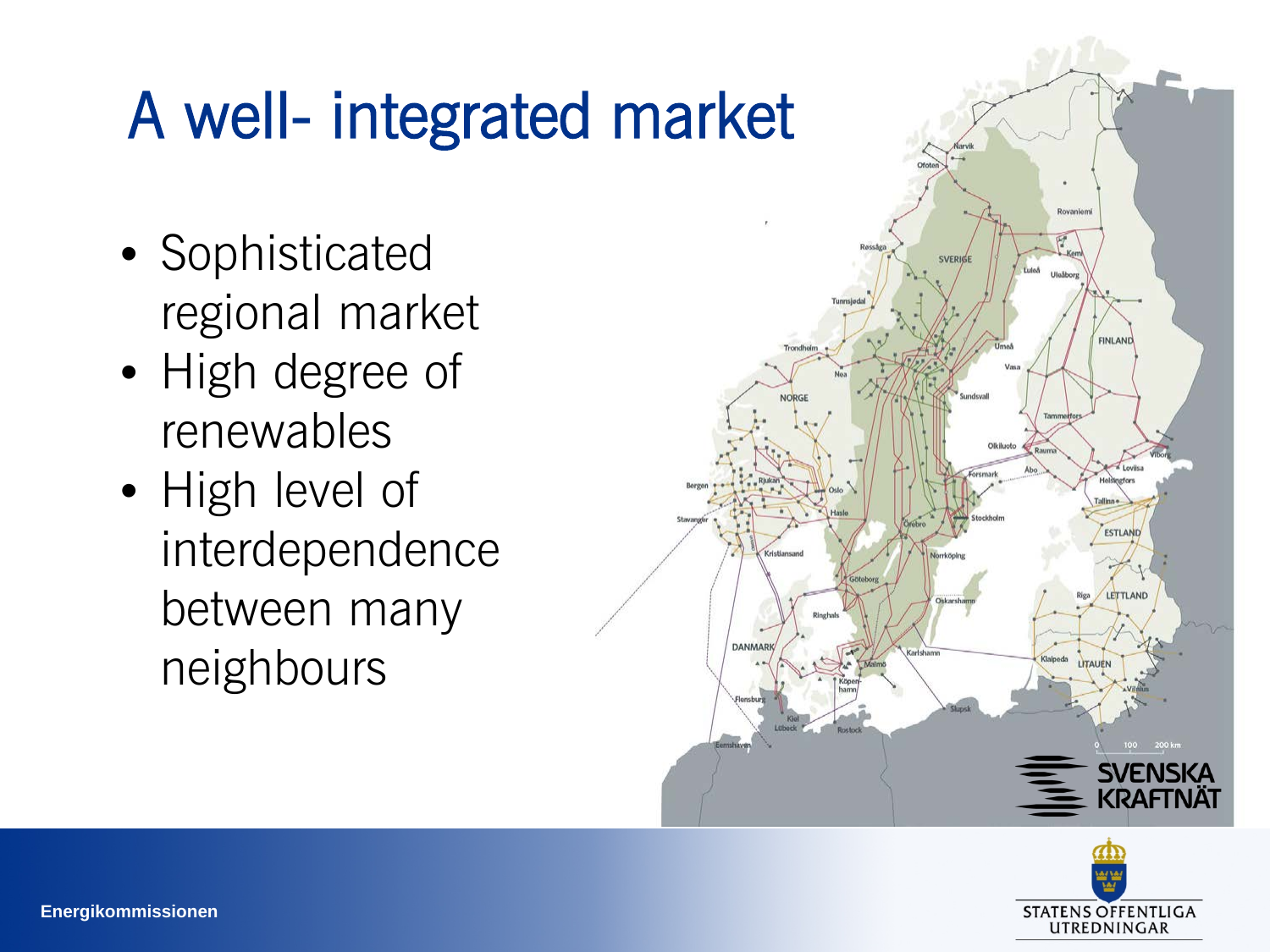### Some basics



- Energy-only: No price regulation on electricity
- 1995: Full third-party access
- 2003: Strategic reserve introduced
- 2003: Green certificate system for RES introduced
- 2012: Norway joined

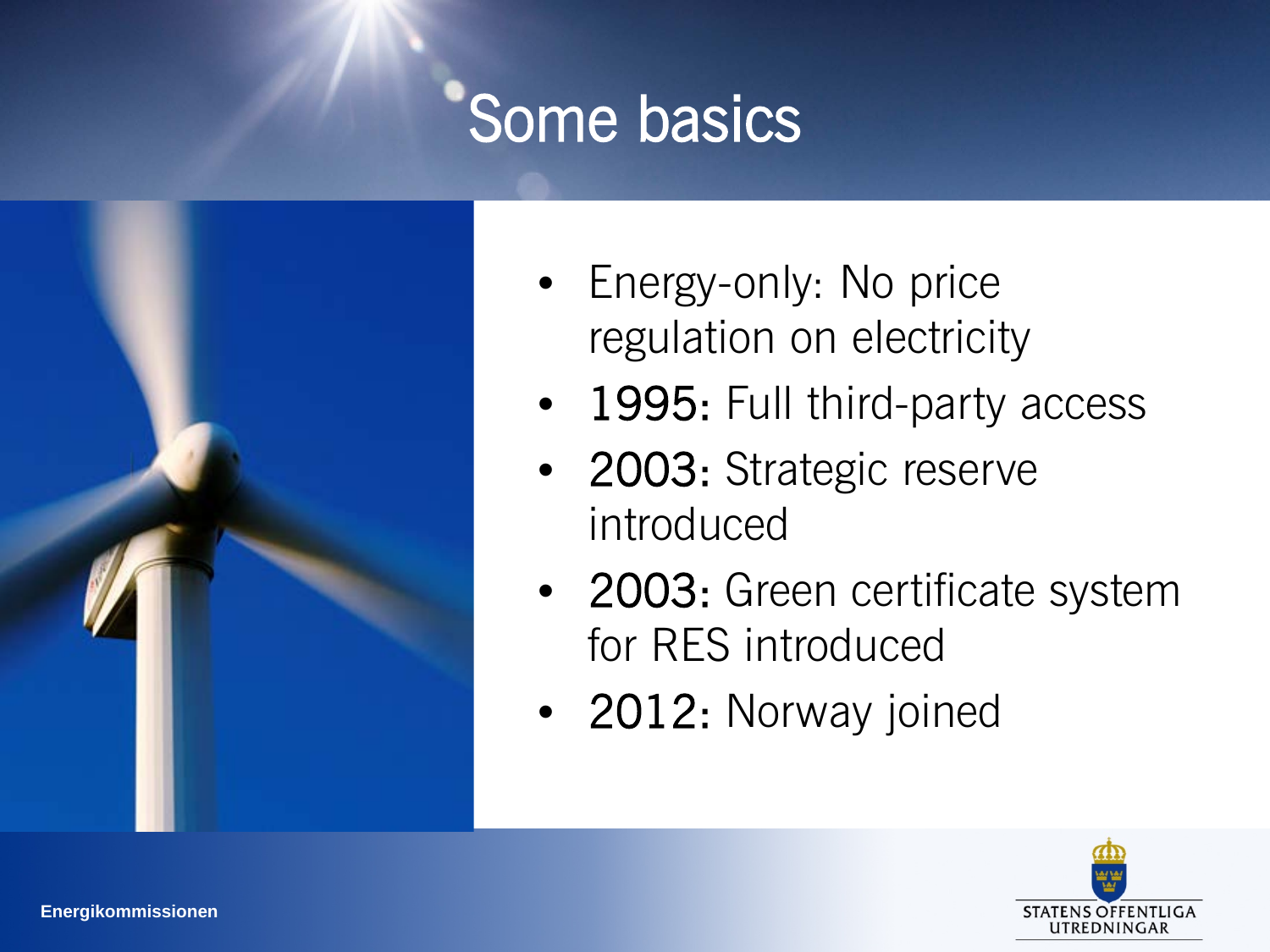#### The rise and fall (?) of nuclear



- 1973-1986: Twelve reactors (around 10 000 MW) put into operation
- 1980: Referendum
- 1986-2009: Ban on new nuclear installations
- 2008: Windfall tax on installed capacity
	- 1999 and 2005: Two reactors closed
	- Today: Re-investment needed, hampered by low electricity prices, Post-Fukushima safety standards and windfall tax

Another four reactors to be prematurely closed before 2020. How about the remaining six?

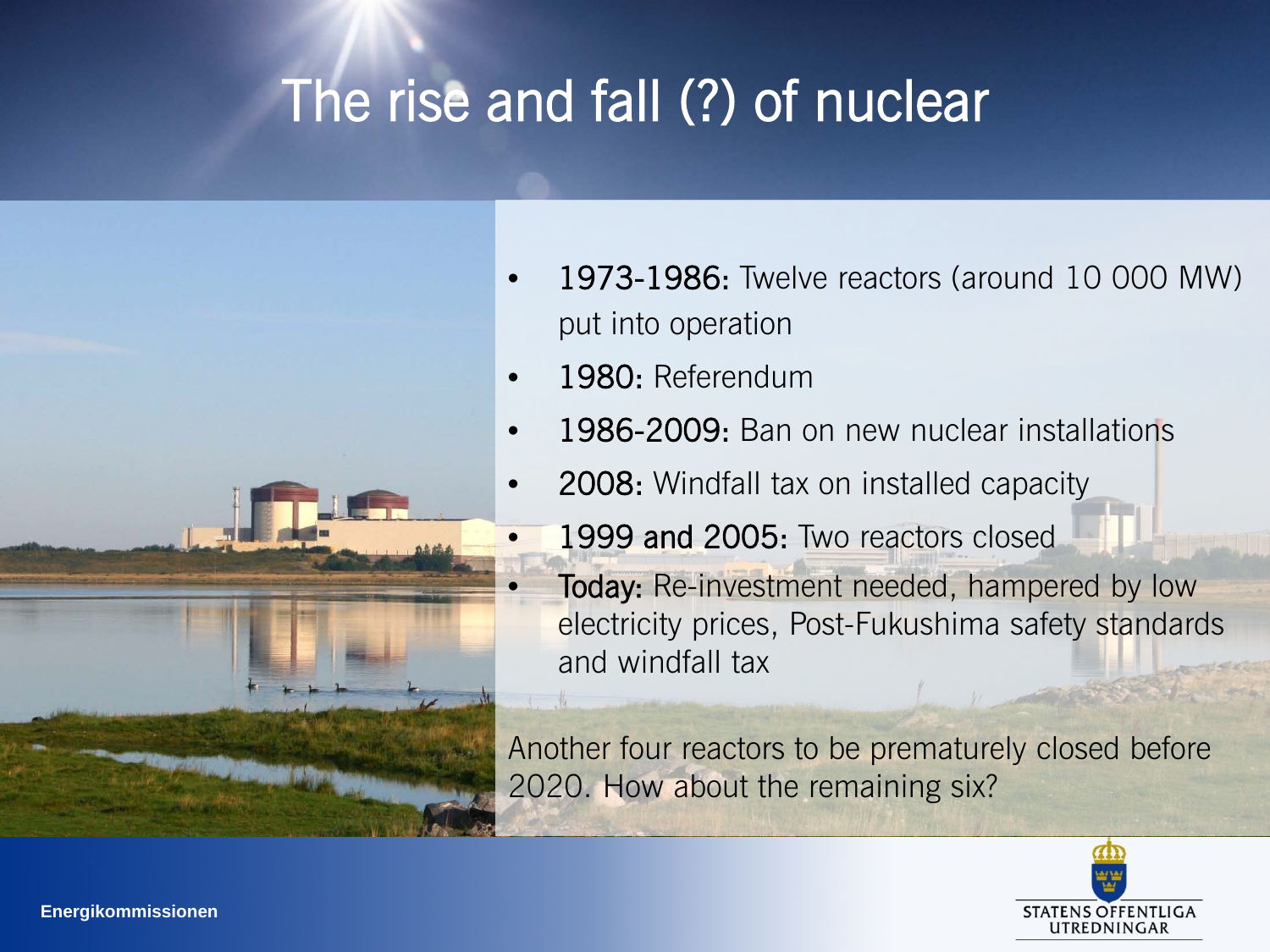#### The Energy Policy Commission



#### The task: How do we replace ageing nuclear after 2025?



**Energikommissionen**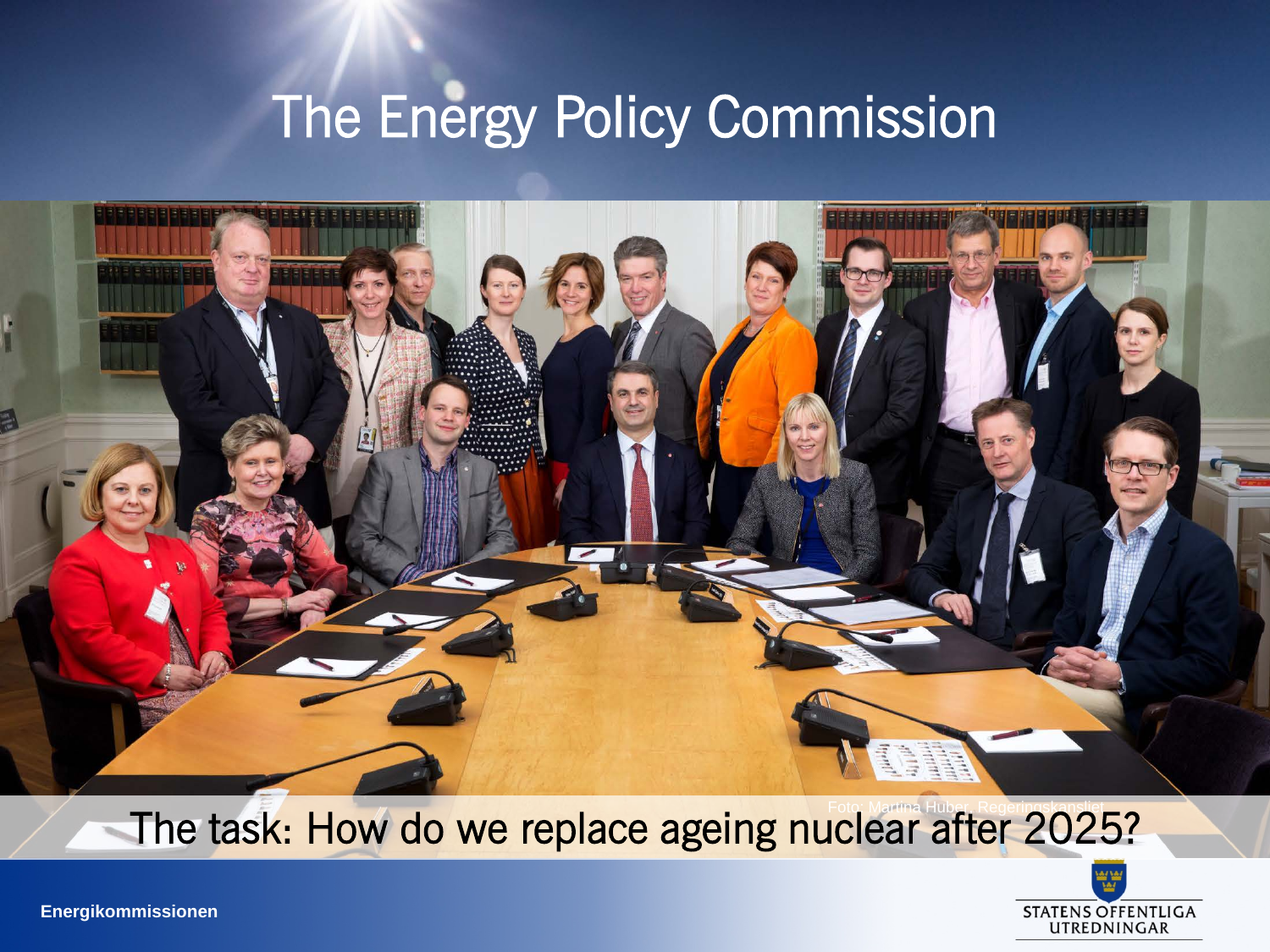#### Average power production costs for existing plants



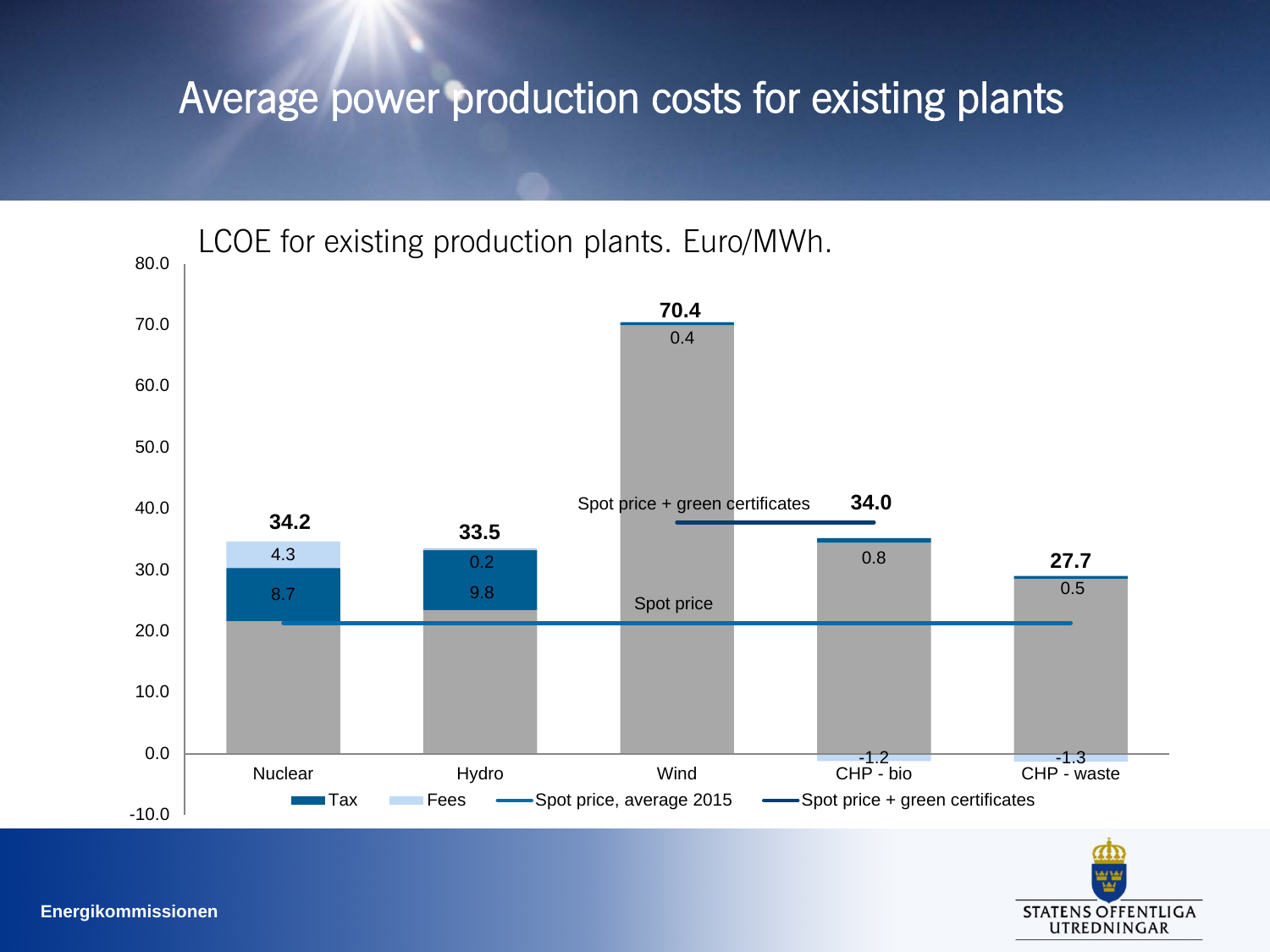## Main political and regulatory challenges

- How do we give impetus to renewal of the electricity system while maintaining security and system adequacy?
	- Setting a credible long-term goal
	- 2. Designing support systems
	- 3. Enhancing market design
- Can we trust the market? And can we trust our neighbours?



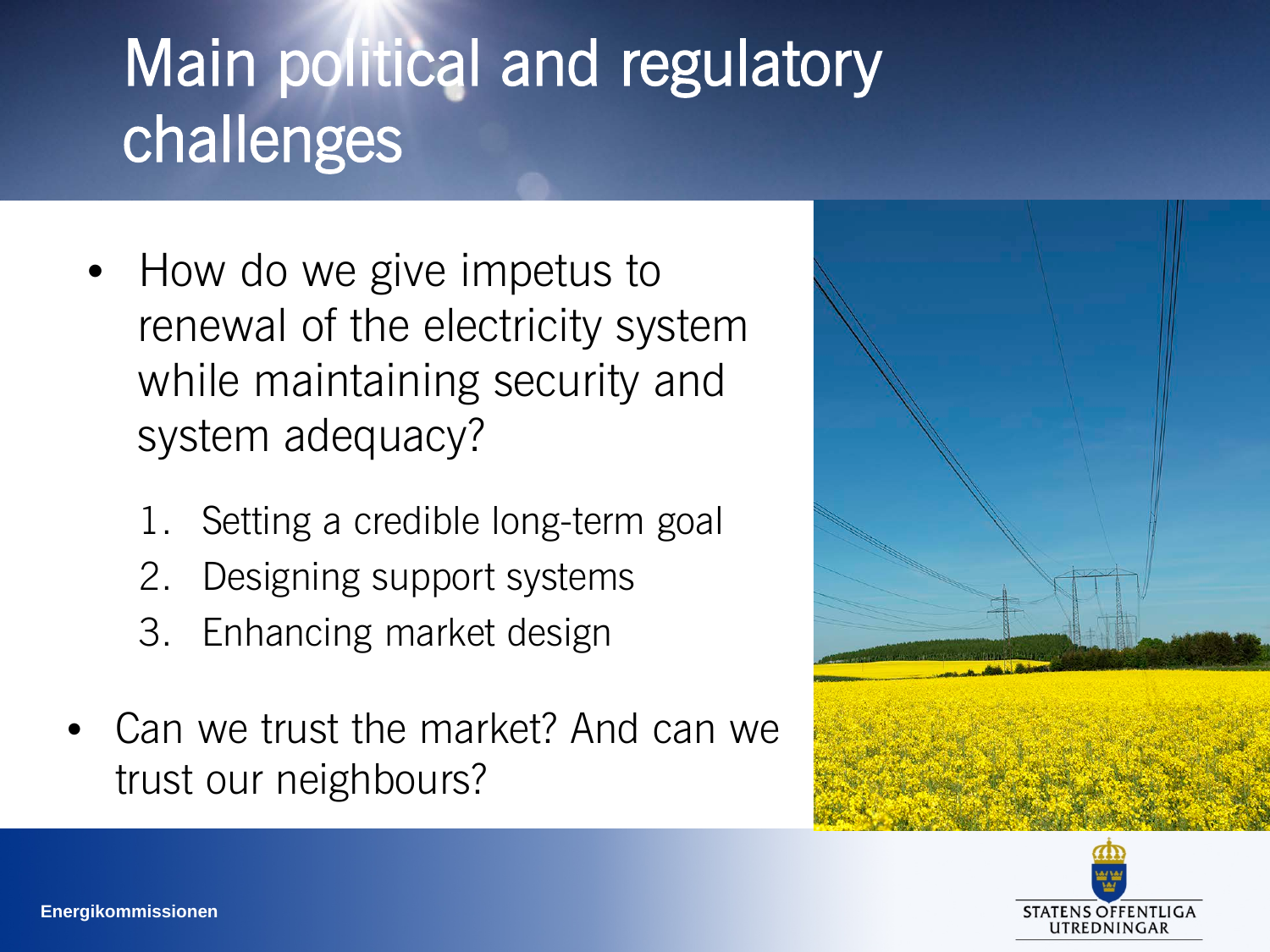### The June Agreement

- Agreement between five Parties, representing 70% of Parliament
- 2040:100 % renewable electricity production
- Prolongation and raised ambition of certificate system until 2030
- Tax cuts on nuclear and hydro
	- **Energikommissionen** Market design to be further considered